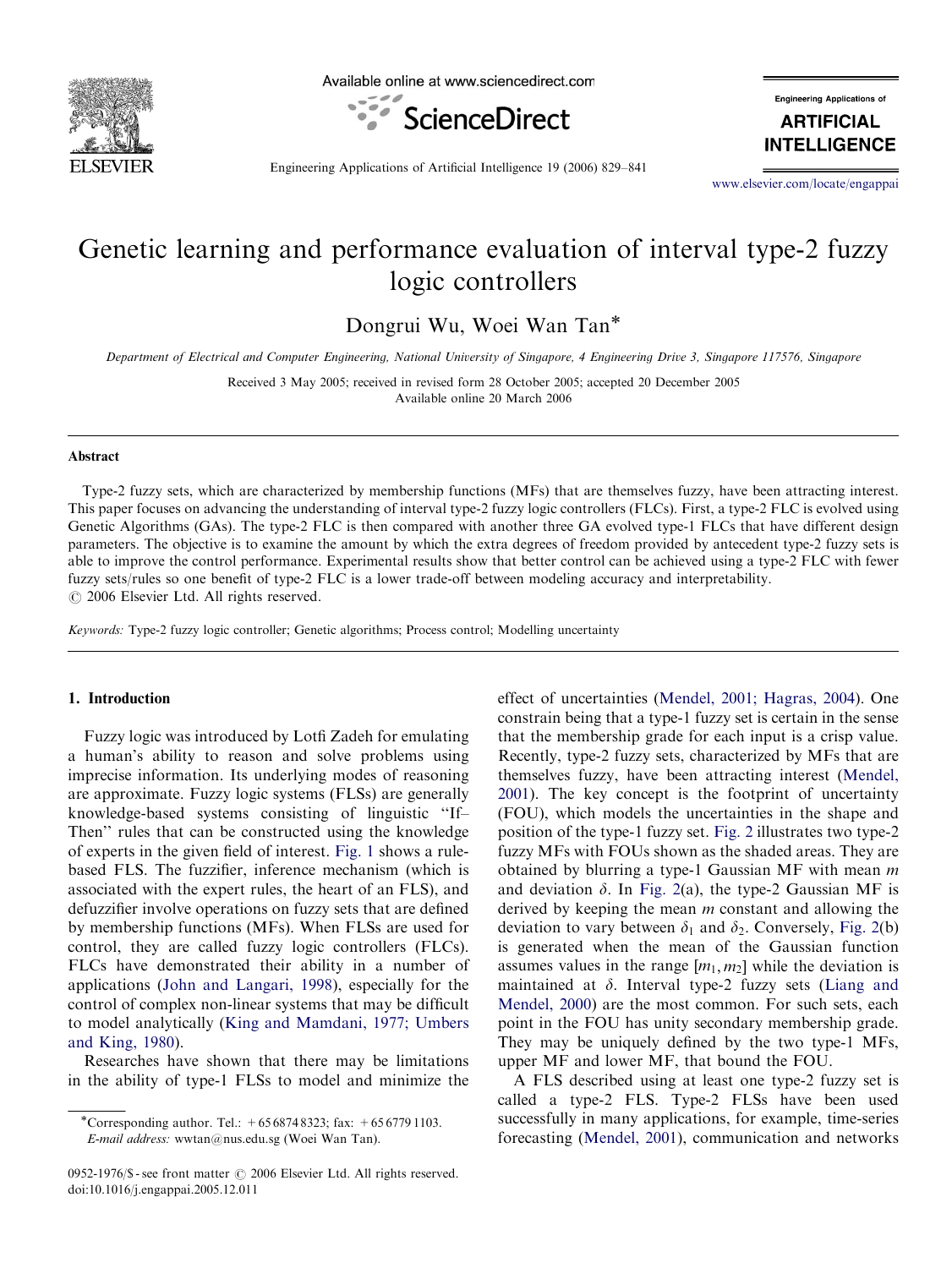<span id="page-1-0"></span>

Fig. 2. Interval type-2 fuzzy sets: (a) An interval type-2 fuzzy set with uncertain deviation; (b) an interval type-2 fuzzy set with uncertain mean.

[\(Liang and Mendel, 2001](#page-12-0)), decision making ([Ozen et al.,](#page-12-0) [2004\)](#page-12-0), data and survey processing [\(John et al., 2000;](#page-12-0) [Mendel, 2001](#page-12-0)), word modeling [\(Wu and Mendel, 2004\)](#page-12-0) and phoneme recognition [\(Zeng and Liu, 2004](#page-12-0)). Even though fuzzy control is the most widely used application of fuzzy set theory, a literature search reveals that only a few type-2 FLSs are employed in the field of control. Interval type-2 FLCs were applied to mobile robot control ([Hagras, 2004\)](#page-12-0), quality control of sound speakers ([Melin and Castillo,](#page-12-0) [2002\)](#page-12-0), connection admission control in ATM networks [\(Liang et al., 2000](#page-12-0)). A dynamical optimal training algorithm for type-2 fuzzy neural networks (T2FNNs) has also been proposed ([Wang et al., 2004](#page-12-0)). T2FNNs have been used for truck back up control ([Wang et al., 2004\)](#page-12-0). The wide range of successful applications is an indication that type-2 FLSs may provide good solutions, especially in the presence of uncertainties.

This paper is a contribution towards the development and understanding of type-2 fuzzy control. A genetic learning strategy for designing a type-2 FLS to control non-linear plants is proposed. GA, a global optimal search algorithm, has been widely used to design FLSs [\(Wang et](#page-12-0) [al., 2004\)](#page-12-0). Due to the computational requirements, FLCs designed using GA are generally evolved off-line using a model of the controlled process. As it is impossible for a model to capture all the characteristics of the actual plant, the performance of the type-1 FLC designed using GA and a theoretical model will inevitably deteriorate when it is applied to the real-world problem. The concept of type-2 fuzzy sets was introduced to enhance the uncertainty handling capability of FLS. An issue that is addressed herein is whether a FLC that utilizes antecedent type-2 fuzzy sets would cope better with modeling uncertainties, and thereby achieve better control performance than a type-1 FLC in practice. The study is performed by comparing the ability of type-1 and type-2 FLCs to control an uncertain liquid level plant. One aspect that was considered in the comparative study is the number of design parameters or degrees of freedom that the FLCs have. It is well-known that the performance of a type-1 FLC may be improved by partitioning the input domains with a larger number of fuzzy sets. Unfortunately, there is a trade-off between accuracy/performance and interpretability. A larger number of MFs results in a bigger rule base that would be harder for a human to interpret because of the curse of dimensionality. Since the FOU provides a type-2 fuzzy set with an additional mathematical dimension, the conjecture is that a type-2 FLC with a smaller rule base may be capable of providing performance comparable to a type-1 FLC that has more rules. Hence, another objective is to ascertain whether a type-2 FLC is able to provide better performance/accuracy without sacrificing rule base interpretability.

The rest of the paper is organized as follows: Section 2 describes the interval singleton type-2 FLC used in this work. GAs and approaches for designing type-2 FLCs are briefly introduced in Section 3. Next, details of the FLCs that were evolved by GA are covered in Section 4. Section 5 presents the comparative abilities of the FLCs to handle modelling uncertainties. Discussions are given in Section 6 before conclusions are drawn in Section 7.

#### 2. Interval singleton type-2 FLC

The structure of a type-2 FLS is shown in [Fig. 3.](#page-2-0) It is similar to its type-1 counterpart, the major difference being that at least one of the fuzzy sets in the rule base is type-2. Hence, the output of the inference engine are type-2 sets and a type-reducer is needed to convert them into type-1 sets before defuzzification can be carried out.

# 2.1. Inference

In this paper, an interval singleton type-2 FLS ([Mendel,](#page-12-0) [2001\)](#page-12-0) is employed. ''Interval'' means that the input/output domains are characterized by interval type-2 sets ([Liang](#page-12-0)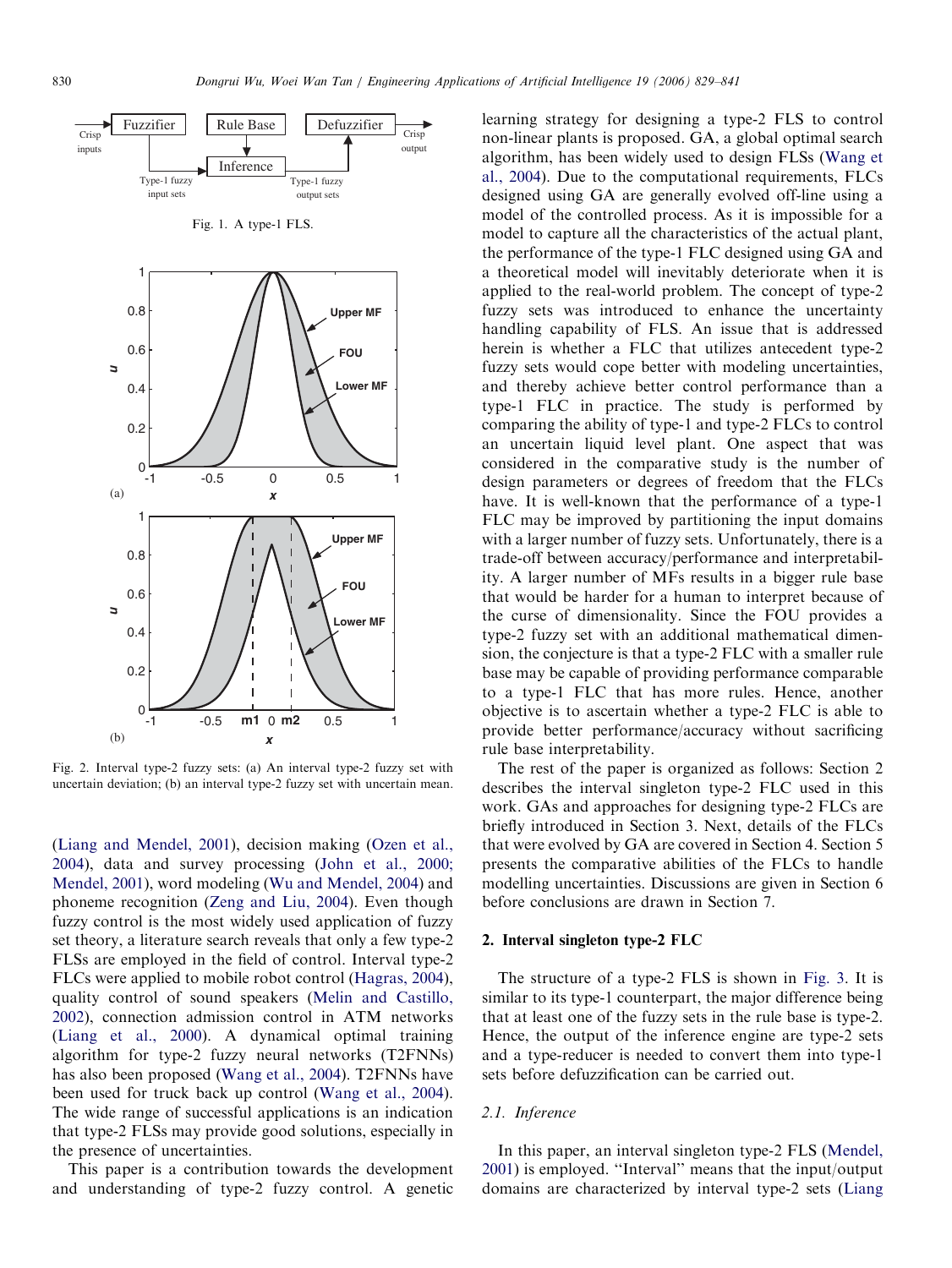<span id="page-2-0"></span>

Fig. 3. A type-2 FLS.

[and Mendel, 2000](#page-12-0)), whereby the membership grades of all elements in the FOU (secondary membership grades) are unity. The term ''singleton'' denotes that the fuzzifier converts the input signals of the FLC into fuzzy singletons. The inference engine then matches the fuzzy singletons with the fuzzy rules in the rule base. To compute unions and intersections of type-2 sets, compositions of type-2 relations are needed. Just as the sup-star composition is the backbone computation for a type-1 FLC, the extended sup-star composition is the backbone for a type-2 FLC ([Mendel, 2001](#page-12-0)). To illustrate the extended sup-star operation, consider a rule base that consists of rules with the following structure:

$$
R^i
$$
: If  $x_1$  is  $\widetilde{F}_1^i$  and  $x_2$  is  $\widetilde{F}_2^i$ , then y is  $\widetilde{G}_2^i$ ,

where  $i = 1, 2, ..., N$  and N is the number of rules. The first step in the extended sup-star operation is to obtain the firing set  $\bigcap_{j=1}^2 \mu_{\widetilde{F}_j}(x_j) \equiv F^i(\mathbf{x})$  by performing the input and antecedent operations. As only interval type-2 sets are used and the meet operation is implemented by the product  $t$ norm, the firing set is the following type-1 interval set:

$$
F^i(\mathbf{x}) = [\underline{f}^i(\mathbf{x}), \ \overline{f}^i(\mathbf{x})] \equiv [\underline{f}^i, \ \overline{f}^i], \tag{1}
$$

where  $\underline{f}^i(\mathbf{x}) = \underline{\mu}_{\widetilde{F}_1}(x_1) \cdot \underline{\mu}_{\widetilde{F}_2}(x_2)$  and  $\overline{f}^i(\mathbf{x}) = \overline{\mu}_{\widetilde{F}_1}(x_1) \cdot \overline{\mu}_{\widetilde{F}_2}(x_2)$ . The term  $\underline{\mu}_{\widetilde{F}_j}(x_j)$  and  $\overline{\mu}_{\widetilde{F}_j}(x_j)$  are the lower and upper membership grades of  $\mu_{\widetilde{F}_j}(x_j)$  (see [Fig. 2](#page-1-0)). Next, the firing set,  $F^i(\mathbf{x})$ , is combined with the consequent fuzzy set of the ith rule using the product  $t$ -norm to derive the fired output consequent sets. The combined output fuzzy set may then be obtained using the maximum  $t$ -conorm.

# 2.2. Type-reduction and defuzzification

Since the output of the inference engine is a type-2 fuzzy set, it must be type-reduced before the defuzzifier can be used to generate a crisp output. This is the main structural difference between type-1 and type-2 FLCs. The most commonly used type-reduction method is the center-of-sets type-reducer, which may be expressed as ([Mendel, 2001\)](#page-12-0)

$$
Y_{\cos}(\mathbf{x}) = \int_{y^1 \in Y^i} \cdots \int_{y^N \in Y^i} \int_{f^1 \in F^i(\mathbf{X})} f_{y^N \in F^i(\mathbf{X})} \cdots \int_{f^N \in F^i(\mathbf{X})} 1 \Bigg/ \frac{\sum_{i=1}^N f^i y^i}{\sum_{i=1}^N f^i} = [y_i, y_r], \tag{2}
$$

where  $F^{i}(\mathbf{X}) = [f^{i}, \overline{f}^{i}]$  is the interval firing level of the *i*th rule,  $Y^i = [y^i_i, y^i_j]$  is an interval type-1 set corresponding to the centroid of the interval type-2 consequent set  $G$ ([Mendel, 2001](#page-12-0))

$$
C_{\widetilde{G}} = \int_{\theta_1 \in J_{x_1}} \cdots \int_{\theta_N \in J_{x_N}} 1 / \frac{\sum_{i=1}^N x_i \theta_i}{\sum_{i=1}^N \theta_i} = [y_i^i, y_r^i].
$$
 (3)

Eq. (2) may be computed using the Karnik–Mendel iterative method ([Mendel, 2001\)](#page-12-0) as follows:

Set 
$$
y^i = y^i_l
$$
 (or  $y^i_r$ ) for  $i = 1,..., N$ ;  
\nArray  $y^i$  in ascending order;  
\nSet  $f^i = \frac{f^i + \overline{f}^i}{2}$  for  $i = 1,..., N$ ;  
\n $y' = \frac{\sum_{i=1}^N y^i f^i}{\sum_{i=1}^N f^i}$ ;  
\n $y'' = y'$ ;  
\nFind  $k \in [1, N - 1]$  such that  $y^k \le y' \le y^{k+1}$ ;  
\nSet  $f^i = \overline{f}^i$  (or  $f^i$ ) for  $i \le k$   
\nSet  $f^i = f^i$  (or  $\overline{f}^i$ ) for  $i \ge k + 1$ ;  
\n $y' = \frac{\sum_{i=1}^N y^i f^i}{\sum_{i=1}^N f^i}$ ;  
\nwhile  $y' \ne y''$   
\n $y_i$  (or  $y_r$ ) =  $y'$ ;

 $\mathcal{L}$ 

It has been proven that this iterative procedure can converge in at most  $N$  iterations ([Mendel, 2001](#page-12-0)). Once  $v_1$ and  $y_r$  are obtained, they can be used to calculate the crisp output. Since the type-reduced set is an interval type-1 set, the defuzzified output is:

$$
y(\mathbf{x}) = \frac{y_l + y_r}{2}.\tag{4}
$$

#### 3. Genetic learning of a type-2 FLC

GA is a general-purpose search algorithm that uses principles inspired by natural population genetics to evolve solutions to problems. It was first proposed in 1975 ([Holland, 1975](#page-12-0)). GAs are theoretically and empirically proven to provide a robust search in complex spaces, thereby offering a valid approach to problems requiring efficient and effective searches ([Goldberg, 1989; Sakawa,](#page-12-0) [2002](#page-12-0)).

[Fig. 4](#page-3-0) contains the flow chart of a basic GA. First, a chromosome population is randomly generated. Each chromosome encodes a candidate solution of the optimization problem. The fitness of all individuals with respect to the optimization task is then evaluated by a scalar objective function (fitness function). According to Darwin's principle, highly fit individuals are more likely to be selected to reproduce offspring. Genetic operators such as crossover and mutation are applied to the parents in order to produce a new generation of candidate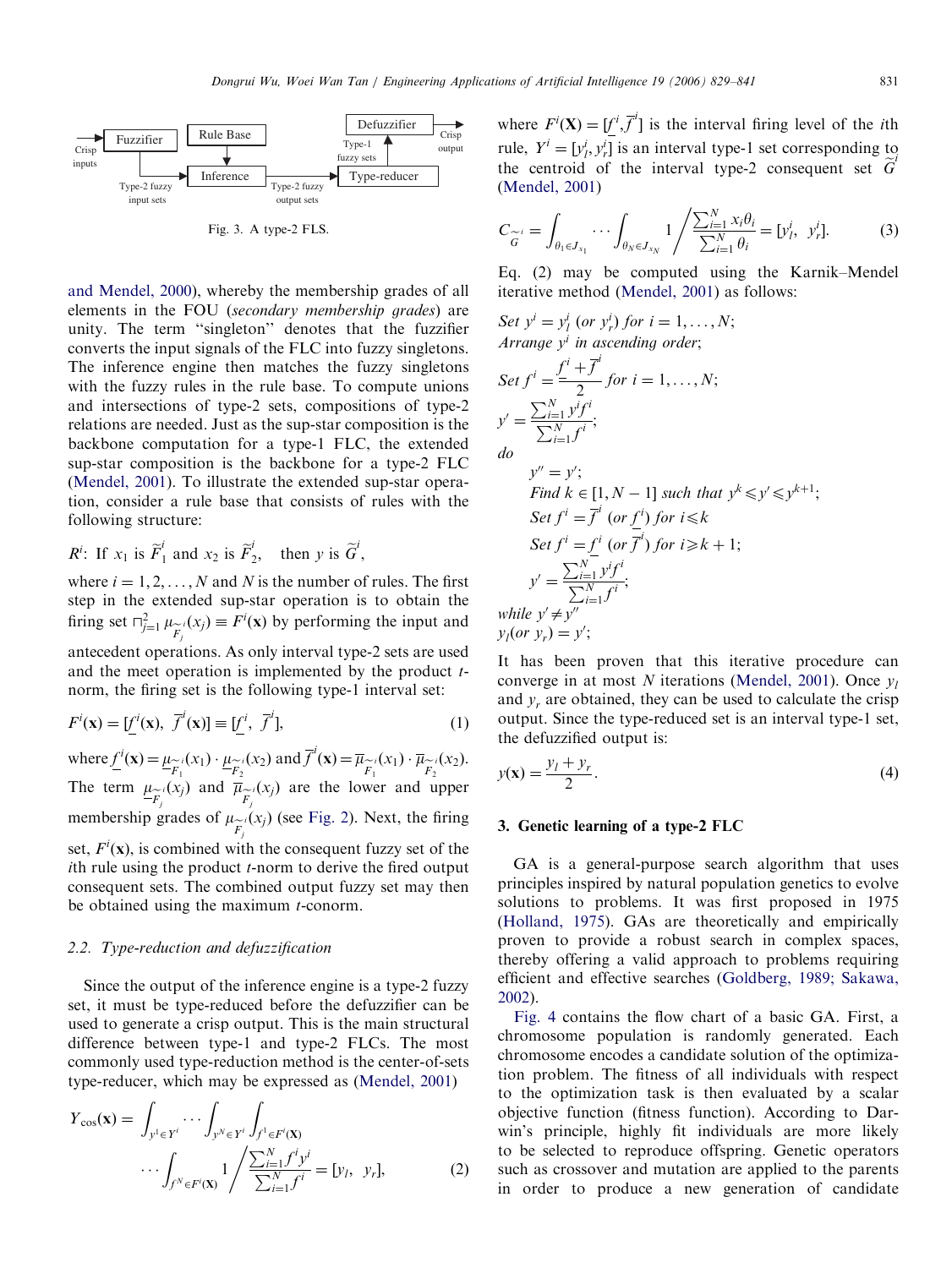<span id="page-3-0"></span>

Fig. 4. The flow chart of a basic GA.

solutions. As a result of this evolutionary cycle of selection, crossover and mutation, more and more suitable solutions to the optimization problem emerge within the population.

Increasingly, GA is used to facilitate FLSs design [\(Cordon et al., 2001, 2004; Homaifar and McCormick,](#page-12-0) [1995; Kim et al., 1995\)](#page-12-0). However, most of the works discuss type-1 FLC design. This paper focuses on genetic learning of type-2 FLCs. There are two very different approaches for selecting the parameters of a type-2 FLS [\(Mendel, 2001\)](#page-12-0). One is the partially dependent approach, where a best possible type-1 FLS is designed first, and then used to initialize the parameters of a type-2 FLS. The other method is a totally independent approach, where all the parameters of the type-2 FLS are tuned from scratch without the aid of an existing type-1 design.

One advantage offered by the partially dependent approach is smart initialization of the parameters of the type-2 FLS. Since the baseline type-1 fuzzy sets impose constraints on the type-2 sets, fewer parameters need to be tuned and the search space for each variable is smaller. Therefore, the computational cost needed to implement the GA is less than that of the totally independent approach. So design flexibility is traded for a lower computational burden. Type-2 FLCs designed via the partially dependent approach are able to outperform the corresponding type-1 FLCs [\(Wu and Tan, 2004\)](#page-12-0), although both the FLCs have the same number of MFs (resolution). However, the type-2 FLC has a larger number of degrees of freedom because the fuzzy set is more complex. The additional mathematical dimension provided by the type-2 fuzzy set enables a type-2 FLS to produce more complex input–output map without the need to increase the resolution. An open question is whether a type-1 FLS with a higher resolution, and therefore more

degrees of freedom, would be able to match the modeling capability of a type-2 FLS. To address this issue, a comparative study involving type-2 and type-1 FLCs with similar number of degrees of freedom is performed. The totally independent approach is adopted so that the type-2 FLC evolved using GA has maximum design flexibility. Details about the FLCs are delineated in the following section.

#### 4. Structure of FLCs used in comparative studies

Four two-inputs single-output FLCs with different design parameters are studied. The input signals of all the FLCs are the feedback error, e, and the change of the error,  $\dot{e}$ , and the output signal is the change in the control signal,  $\dot{u}$ .

## 4.1. The type-2 FLC,  $FLC_2$

Each input domain of  $FLC<sub>2</sub>$  is partitioned by three interval type-2 fuzzy sets (Gaussian MFs with constant mean and uncertain variance) that are labeled as N, Z and P (refer to [Fig. 8\(](#page-6-0)a)). In order to study the benefits of antecedent type-2 fuzzy sets, its effect is isolated by using five crisp numbers  $\dot{u}_i$  ( $i = 1, 2, \ldots, 5$ ) as the consequents. Table 1 shows the fuzzy rule base used by the type-2 FLC. As the GA will only tune the MFs, the rules are fixed so a commonly used rule base is employed.

[Fig. 2](#page-1-0)(a) shows that a Gaussian MF with certain mean and uncertain variance can be completely defined by 3 parameters, m and  $[\delta_1, \delta_2]$ . The MFs of u are completely described by five distinct numbers (points). As  $FLC<sub>2</sub>$  has 6 input type-2 MFs and 5 different crisp outputs,  $FLC<sub>2</sub>$  has a total of  $3 \times 6 + 5 = 23$  parameters. A chromosome is shown in Fig. 5.

Table 1 Rule base of  $FLC_2$  and  $FLC_{1a}$ 

| e                                                | ė             |               |                    |
|--------------------------------------------------|---------------|---------------|--------------------|
|                                                  | $N_{\dot{e}}$ | $Z_{\dot{e}}$ | $P_{\dot{e}}$      |
|                                                  | $\dot{u}_1$   | $\dot{u}_2$   | $\dot{u}_3$        |
|                                                  | $\dot{u}_2$   | $\dot{u}_3$   |                    |
| $\begin{array}{c} N_e \\ Z_e \\ P_e \end{array}$ | $\dot{u}_3$   | $\dot{u}_4$   | <i>і</i> і4<br>іі5 |

|  | 1-3 4-6 7-9 10-1213-1516-18 19 20 21 22 23 |  |  |  |  |
|--|--------------------------------------------|--|--|--|--|
|  |                                            |  |  |  |  |

|  | $\left  \right $ $\left  \right $ $\left  \right $ $\left  \right $ $\left  \right $ $\left  \right $ $\left  \right $ $\left  \right $ $\left  \right $ $\left  \right $ $\left  \right $ $\left  \right $ $\left  \right $ $\left  \right $ $\left  \right $ $\left  \right $ $\left  \right $ $\left  \right $ $\left  \right $ $\left  \right $ $\left  \right $ $\left  \right $ $\left  \right $ $\left  \right $ $\left  \$ |  |                  |  | $ \dot{u}_2 $ | $\dot{u}_1$  |  |
|--|------------------------------------------------------------------------------------------------------------------------------------------------------------------------------------------------------------------------------------------------------------------------------------------------------------------------------------------------------------------------------------------------------------------------------------|--|------------------|--|---------------|--------------|--|
|  | $\setminus$ MFs of e                                                                                                                                                                                                                                                                                                                                                                                                               |  | MFs of $\dot{e}$ |  |               | MFs of $\mu$ |  |

Fig. 5. GA coding scheme of  $FLC<sub>2</sub>$ .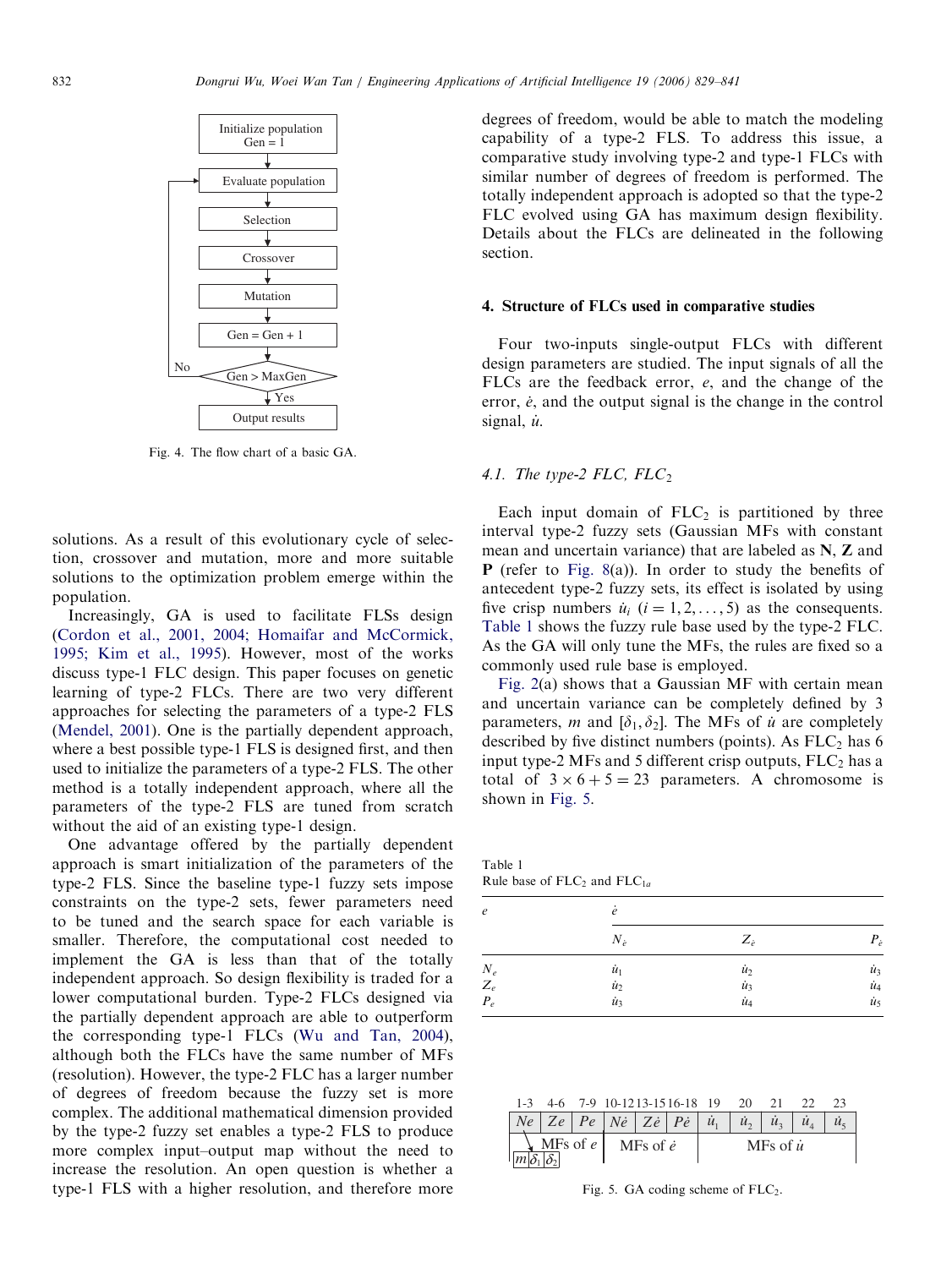Table 2 Rule base of the type-1 FLC,  $FLC_{1b}$ 

| $\epsilon$ | ė              |                |               |                |                |  |  |  |  |
|------------|----------------|----------------|---------------|----------------|----------------|--|--|--|--|
|            | $NB_{\dot{e}}$ | $NM_{\hat{e}}$ | $Z_{\dot{e}}$ | $PM_{\hat{e}}$ | $PB_{\hat{e}}$ |  |  |  |  |
| $NB_e$     | $\dot{u}_1$    | $\dot{u}_2$    | ù3            | ù4             | $\dot{u}_5$    |  |  |  |  |
| $NM_e$     | $\dot{u}_2$    | $\dot{u}_3$    | $\dot{u}_4$   | $\dot{u}_5$    | $\dot{u}_6$    |  |  |  |  |
| $Z_e$      | $\dot{u}_3$    | ù4             | $\dot{u}_5$   | ù <sub>6</sub> | $\dot{u}_7$    |  |  |  |  |
| $PM_e$     | ù4             | $\dot{u}_5$    | $\dot{u}_6$   | $\dot{u}_7$    | $\dot{u}_8$    |  |  |  |  |
| $PB_e$     | ù5             | ù <sub>6</sub> | ù7            | $\dot{u}_8$    | ii9            |  |  |  |  |

# 4.2. The type-1 FLC,  $FLC_{1a}$

The structure and rule base of the type-1 FLC,  $FLC_{1a}$ , are the same as those of  $FLC<sub>2</sub>$ . The only difference between  $FLC_{1a}$  and  $FLC_2$  is that the input MFs of  $FLC_{1a}$  are type-1 (refer to [Fig. 8\(](#page-6-0)b)). Product-sum inference and height defuzzification were employed. Since two parameters are sufficient to determine a Gaussian type-1 MF, the GA has to optimize a total of  $2 \times 6 + 5 = 17$  parameters. FLC<sub>2</sub> and  $FLC_{1a}$  have the same number of MFs and rules. Hence, comparing their performances may provide insights into the contributions made by the FOU.

#### 4.3. The type-1 FLC,  $FLC_{1b}$

Each input of  $FLC_{1b}$  has 5 type-1 MFs in its universe of discourse, as shown in [Fig. 8](#page-6-0)(c). The rule base is given in Table 2. It is commonly used by Mamdani FLCs.  $FLC_{1b}$ has  $2 \times 10 + 9 = 29$  parameters to be tuned. Compared to  $FLC<sub>2</sub>$ ,  $FLC<sub>1b</sub>$  has 6 extra design parameters. They enable us to determine whether a type-2 FLC is able to outperform a type-1 FLC with similar number of degrees of freedom.

## 4.4. The neuro-fuzzy controller, NFC

The fourth controller analyzed in this paper is a neurofuzzy controller similar to the one used by [Teo et al. \(1998\).](#page-12-0) Each of its two inputs is characterized by 5 type-1 MFs, as shown in [Fig. 8\(](#page-6-0)d). Though the input MFs are similar to those of  $FLC_{1b}$ , its rule base is quite different. The consequents of the 25 rules are different from each other (refer to [Table 7\(](#page-7-0)b)). Thus, there are  $2 \times 10 + 25 = 45$ parameters to be tuned by GA.

#### 5. Experimental comparison of type-1 and type-2 FLCs

This section presents an experimental comparison of the characteristics of the four FLCs. The test platform is a non-linear second order liquid level process. Since the FLCs are tuned offline, the simulation model used for identifying the controller parameters is described in the following subsection.



Fig. 6. The coupled-tank liquid-level control system: (a) Schematic diagram; (b) experimental setup.

## 5.1. The coupled-tank system

The coupled-tank apparatus shown in Fig. 6 is used to assess the FLCs. It consists of two small tower-type tanks mounted above a reservoir that stores the water. Water is pumped into the top of each tank by two independent pumps, and the levels of water are measured by two capacitive-type probe sensors. Each tank is fitted with an outlet, at the side near the base. Raising the baffle between the two tanks allows water to flow between them. The amount of water that returns to the reservoir is approximately proportional to the square root of the height of water in the tank, which is the main source of non-linearity in the system.

The dynamics of the coupled-tank apparatus can be described by the following set of non-linear differential equations:

$$
A_1 \frac{dH_1}{dt} = Q_1 - \alpha_1 \sqrt{H_1} - \alpha_3 \sqrt{H_1 - H_2},
$$
 (5a)

$$
A_2 \frac{dH_2}{dt} = Q_2 - \alpha_2 \sqrt{H_2} + \alpha_3 \sqrt{H_1 - H_2},
$$
 (5b)

where  $A_1$ ,  $A_2$  are the cross-sectional area of Tank #1, #2;  $H_1$ ,  $H_2$  are the liquid level in Tank #1, #2;  $Q_1$ ,  $Q_2$  are the volumetric flow rate (cm<sup>3</sup>/s) of Pump #1, #2;  $\alpha_1$ ,  $\alpha_2$ ,  $\alpha_3$  are the proportionality constant corresponding to the  $\sqrt{H_1}$ ,  $\sqrt{H_1}$  and  $\sqrt{H_1}$  terms. Note that here we assume the proportionality constant corresponding to the  $\sqrt{H_1}$ ,  $\sqrt{H_2}$  and  $\sqrt{H_1 - H_2}$  terms. Note that here we assume  $H_1 \ge H_2$ , which is always satisfied in the experiments.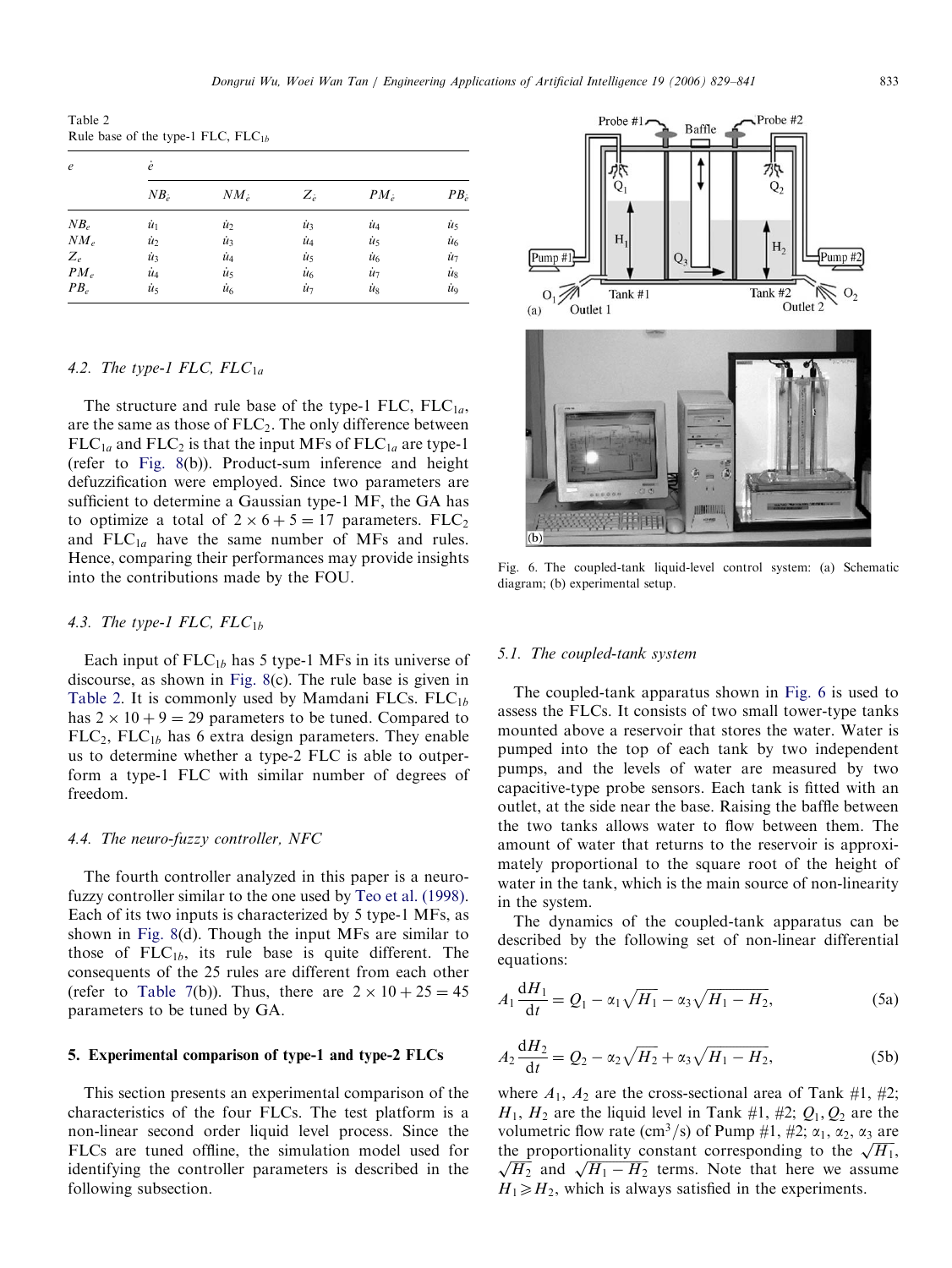The coupled-tank apparatus can be configured as a second-order single-input single-output system by turning off Pump  $#2$  and using Pump  $#1$  to control the water level in Tank #2. Since Pump #2 is turned off,  $Q_2$  equals zero and Eq. (5b) reduces to

$$
A_2 \frac{dH_2}{dt} = -\alpha_2 \sqrt{H_2} + \alpha_3 \sqrt{H_1 - H_2}.
$$
 (6)

Eqs. (5a) and (6) are used to construct a simulation model of the coupled tank for the GA to evaluate the fitness of the candidate solutions. The parameters used in the simulation model are as follows:

$$
A_1 = A_2 = 36.52 \text{ cm}^2,
$$
  
\n
$$
\alpha_1 = \alpha_2 = 5.6186,
$$
  
\n
$$
\alpha_3 = 10.
$$

The area of the tank was measured manually while the discharge coefficients ( $\alpha_1, \alpha_2$  and  $\alpha_3$ ) were found by measuring the time taken for a pre-determined change in the water levels to occur. Although the DC power source can supply between  $0$  and  $5V$  to the pumps, the maximum control signal is capped at 4.906 V which corresponds to an input flow rate of about  $75 \text{ cm}^3/\text{s}$ . To compensate for the pump dead zone, the minimum control signal is chosen to be 1.646 V. A sampling period of 1 s is employed.

## 5.2. GA parameters

The model of the coupled-tank apparatus described in the previous subsection is constructed using physical laws and does not accurately reflect the characteristics of the practical plant. For example, it has been documented that the volumetric flow rate of the pumps in the coupled-tank apparatus used to produce the results is non-linear, the system has non-zero transport delay and the sensor output is noisy [\(Teo et al., 1998\)](#page-12-0). Due to the presence of such modelling uncertainties, the performance of the FLCs designed using the simulation model will inevitably deteriorate when they are applied to the real-world problem. This work aims at studying whether the FOU of the type-2 FLC will enable it to cope better with the modelling uncertainties. To find the best possible FOU, there is a need to expose the FLCs to uncertain model parameters during the design phase because the input– output mapping of the type-2 FLC is fixed once the

| Table 3 |  |  |                                                      |  |
|---------|--|--|------------------------------------------------------|--|
|         |  |  | Plants used to assess fitness of candidate solutions |  |

|                                |                    | Н                                    | Ш                  | IV                 |
|--------------------------------|--------------------|--------------------------------------|--------------------|--------------------|
| $A_1 = A_2$ (cm <sup>2</sup> ) | 36.52              | 36.52                                | 36.52              | 36.52              |
| $\alpha_1 = \alpha_2$          | 5.6186             | 5.6186                               | 5.6186             | 5.6186             |
| $\alpha$ 3                     | 10                 | 10                                   | 10                 | 8                  |
| Setpoint (cm)                  | $0 \rightarrow 15$ | $0 \rightarrow 22.5 \rightarrow 7.5$ | $0 \rightarrow 15$ | $0 \rightarrow 15$ |
| Transport delay (s)            | $\theta$           | $\theta$                             |                    |                    |

controller parameters are selected. Hence, 4 plants (I–IV) with the parameters shown in Table 3 are used to evaluate each chromosome. The sum of the integral of the timeweighted absolute errors (ITAEs) obtained from the 4 plants, defined as Eq. (7), is used by the GA to evaluate the fitness of each candidate solution. It is taken to be the

$$
F = \sum_{i=1}^{4} \alpha_i \left[ \sum_{j=1}^{N_i} j \times |e_i(j)| \right],
$$
 (7)

where  $e_i(j)$  is the difference between the setpoint and the actual liquid height at the *j*th sampling of the *i*th plant,  $\alpha_i$  is the weight corresponding to the ITAE of the ith plant, and  $N_i = 200$  is the number of sampling instants. There is a need to introduce  $\alpha_i$  because the ITAE of the second plant is usually several times bigger than that of other plants. To ensure that the ITAE of the four plants can be reduced with equal emphasis,  $\alpha_2$  is defined as  $\frac{1}{3}$  while the other weights are unity.

The GA parameters used to evolve the MFs of all the four FLCs in this paper are the same. A population size of 100 chromosomes coded in real number is used. Members of the first generation are randomly initialized and the GA terminates after 600 generations. The termination point was selected after an inspection of the fitness function verses generation plot revealing that the fitness function will settle within 600 generations. To ensure that the fitness function decreases monotonically, the best candidate solution in each generation enters the next generation directly. In addition, a generation gap of 0.8 is used during the reproduction operation so that 80% of the members in the new generation are determined by the selection scheme employed, while the remaining 20% are selected randomly from the pre-defined search domain. This strategy helps to prevent premature convergence of the population. The crossover rate is 0.8 and the mutation rate is 0.1. One-point crossover operator is employed. In order to enable finer adjustment to occur as the generation number (i) becomes bigger, the non-linear mutation ([Sakawa, 2002\)](#page-12-0) method defined in Eq. (8) is used in the FLC design

$$
x(i + 1) = x(i) + \delta(i),\tag{8}
$$

where

$$
\delta(i) = \begin{cases} a \cdot [1 - \lambda^{(1 - (i/i_{\max} + 1))}] & \text{if } \text{rand}(1) > 0.5, \\ -a \cdot [1 - \lambda^{(1 - (i/i_{\max} + 1))}] & \text{otherwise.} \end{cases}
$$

 $x(i)$  is the value of gene x in ith generation,  $i_{\text{max}}$  is the maximum number of generations,  $\lambda$  and rand(1) are random numbers in  $[0, 1]$ , and a is a constant associated with each input and output. In this paper  $a$  for each input is chosen to be  $\frac{1}{6}$  of the length of its universe of discourse, and *a* for the output is  $\frac{1}{10}$  of the length of its universe of discourse. Flexible position-coding strategy is applied in each input or output domain to improve the diversity of the members in each generation. Consequently, the genes in each sub-chromosome may not remain in the proper order after crossover and mutation, i.e. the center of the type-2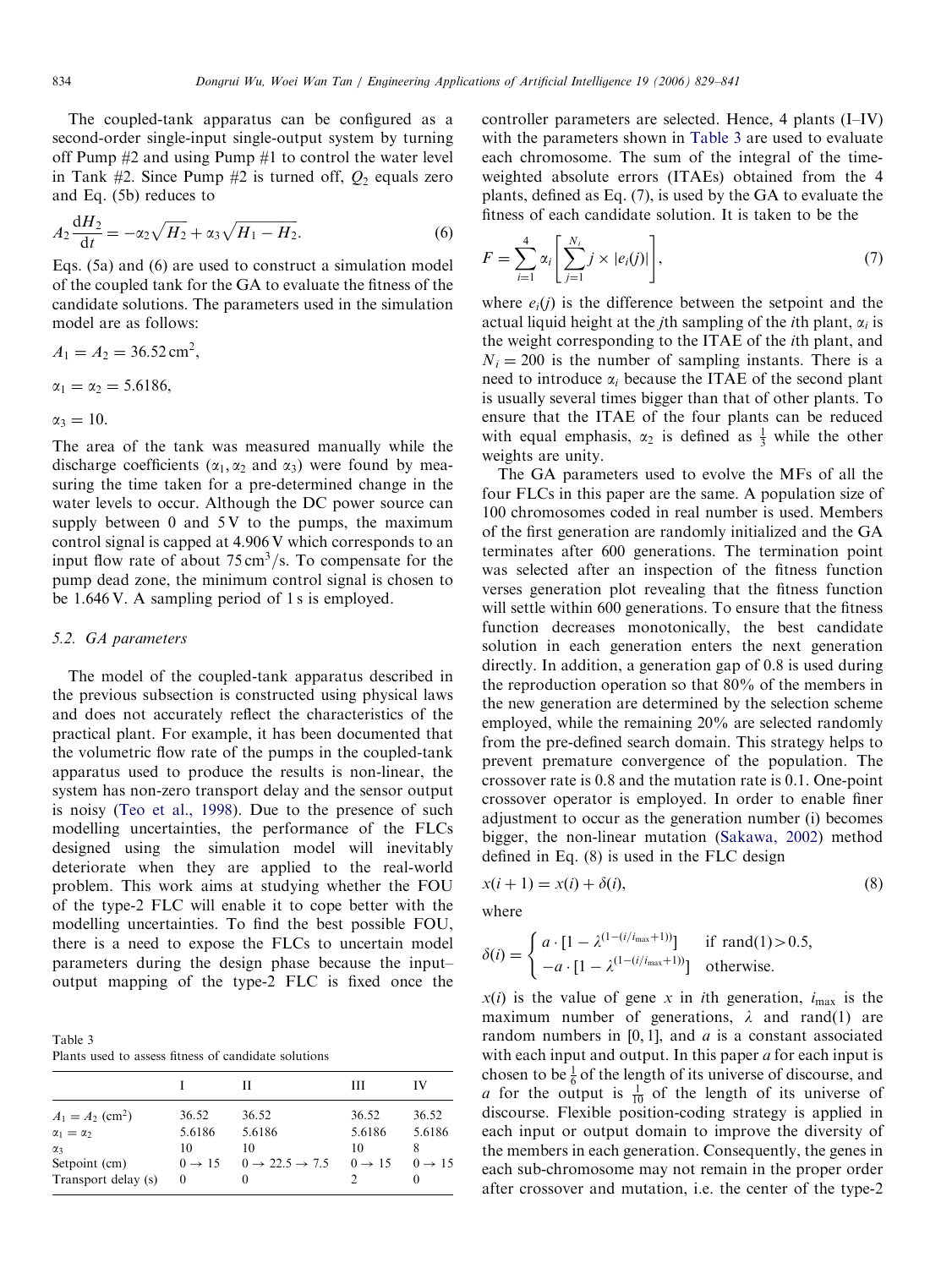<span id="page-6-0"></span>set corresponding to  $N_e$  may be larger than that of  $Z_e$ . Every sub-chromosome is, therefore, sorted before fitness evaluation is performed.





As GA is a stochastic method, a statistical evaluation is performed. The optimization routine for each of the 4 FLCs were repeated 10 times and the ITAEs of the best chromosomes were recorded. The results are illustrated using the box plot in Fig. 7, where the lower limit of each box is the best performance, the upper limit is the worst performance and the line in between is the mean performance. It may be observed that, on average,  $FLC<sub>2</sub>$ outperforms the other 3 kinds of FLCs. The mean ITAE of the  $FLC<sub>2</sub>$  is also lower than the best ITAEs of the other 3 controllers. Another interesting observation is that  $FLC<sub>2</sub>$ has the biggest variance among the four, though it does not have the largest number of parameters. This characteristic may be explained using the concept of equivalent type-1 sets (ET1Ss) ([Wu and Tan, 2005a\)](#page-12-0), which interprets the FOU as a group of equivalent type-1 fuzzy sets (ET1Ss). When one parameter of a type-2 FLC is changed, an entire collection of the ET1Ss will vary. In contrast, only one MF is affected when one parameter of a type-1 FLC is changed. As the influence of parameter change in a type-2 FLC is much bigger than that in a type-1 FLC, the variance of type-2 FLCs may be bigger.



Fig. 8. MFs of the four FLCs. 'edot' represents  $\dot{e}$  in all the figures: (a) MFs of FLC<sub>2</sub>; (b) MFs of FLC<sub>1a</sub>; (c) MFs of FLC<sub>1b</sub>; (d) MFs of NFC.

| Table 4 |                              |
|---------|------------------------------|
|         | MFs of the type-2 FLC $FLC2$ |

| Input                   |                                  | $\boldsymbol{N}$                            | Z                                       |                                       |
|-------------------------|----------------------------------|---------------------------------------------|-----------------------------------------|---------------------------------------|
| (a) $MFs$ of the inputs |                                  |                                             |                                         |                                       |
| $\epsilon$<br>ė         | m<br>$[\delta_1, \delta_2]$<br>m | $-13.6778$<br>[4.1385, 5.9727]<br>$-1.0132$ | $-2.1764$<br>[1.6850, 5.4645]<br>0.0393 | 13.3864<br>[2.6457, 6.0475]<br>1.3172 |
|                         | $[\delta_1, \delta_2]$           | [0.3172, 0.8553]                            | [0.2342, 1.0000]                        | [0.1130, 0.5656]                      |
| (b) $MFs$ of the output |                                  |                                             |                                         |                                       |
| $\dot{u}_1$             | $\dot{u}_2$                      | $\dot{u}_3$                                 | $\overline{u}_4$                        | $\dot{u}_5$                           |
| $-0.8091$               | $-0.3429$                        | 0.0796                                      | 0.4656                                  | 0.7457                                |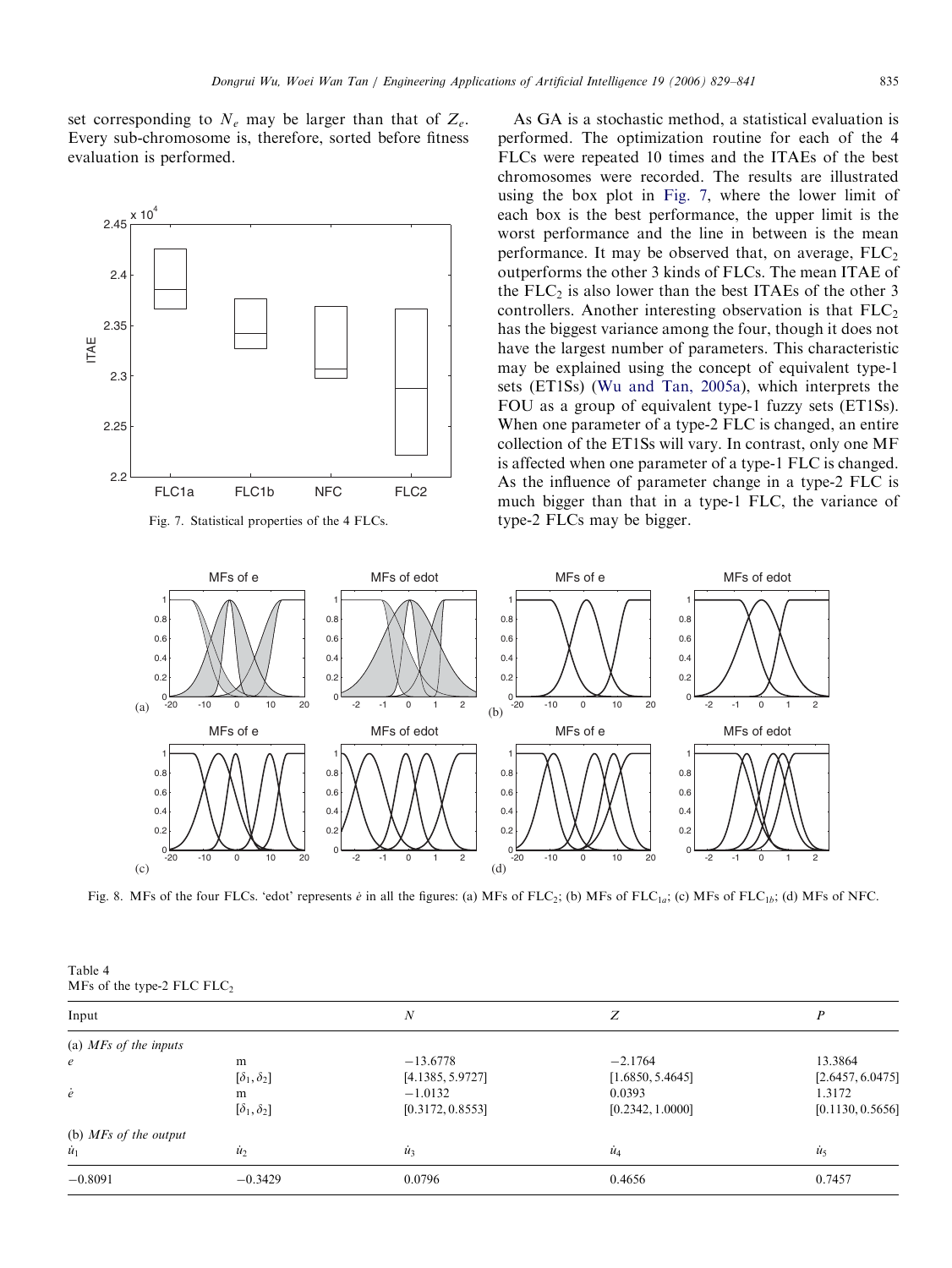<span id="page-7-0"></span>

| Table 5                           |  |
|-----------------------------------|--|
| MFs of the type-1 FLC FLC $_{1a}$ |  |

|                         | $N_e$       | $Z_e$       | $P_e$       | $N_{\dot{e}}$ | $Z_{\varepsilon}$ | $P_{\dot{e}}$ |
|-------------------------|-------------|-------------|-------------|---------------|-------------------|---------------|
| (a) $MFs$ of the inputs |             |             |             |               |                   |               |
| m                       | $-9.7890$   | 0.9611      | 13.6741     | $-0.8344$     | 0.0022            | 1.0366        |
| $\delta$                | 4.7869      | 4.3414      | 3.3040      | 0.5887        | 0.7562            | 0.3902        |
| (b) $MFs$ of the output |             |             |             |               |                   |               |
| $\dot{u}_1$             | $\dot{u}_2$ | $\dot{u}_3$ | $\dot{u}_4$ | $\dot{u}_5$   |                   |               |
| $-0.3449$               | $-0.1406$   | 0.0668      | 0.6201      | 0.8899        |                   |               |

Table 6

MFs of the type-1 FLC  $FLC_{1b}$ 

| Input                   |                               | NB         |                | NM        | Z             | PM             | PB             |
|-------------------------|-------------------------------|------------|----------------|-----------|---------------|----------------|----------------|
| (a) $MFs$ of the inputs |                               |            |                |           |               |                |                |
| $\boldsymbol{e}$        | m                             | $-12.9009$ |                | $-5.4265$ | $-0.3698$     | 9.7432         | 14.9622        |
|                         | $\delta$                      | 3.6845     |                | 4.7648    | 2.4434        | 2.8409         | 2.6371         |
| ė                       | m                             | $-2.4483$  |                | $-1.4590$ | $-0.1044$     | 0.6618         | 1.8987         |
|                         | $\delta$                      | 0.5499     |                | 0.5756    | 0.3823        | 0.4662         | 0.5499         |
| $\boldsymbol{e}$        | ė                             |            |                |           |               |                |                |
|                         | $NB_{\hat{e}}$                |            | $NM_{\hat{e}}$ |           | $Z_{\dot{e}}$ | $PM_{\dot{e}}$ | $PB_{\hat{e}}$ |
|                         | (b) Rule base and consequents |            |                |           |               |                |                |
| $NB_e$                  | $-0.7999$                     |            | $-0.6734$      |           | $-0.2558$     | $-0.1375$      | $-0.0096$      |
| $NM_e$                  | $-0.6734$                     |            | $-0.2558$      |           | $-0.1375$     | $-0.0096$      | 0.2468         |
| $Z_e$                   | $-0.2558$                     |            | $-0.1375$      |           | $-0.0096$     | 0.2468         | 0.5219         |
| $PM_e$                  | $-0.1375$                     |            | $-0.0096$      |           | 0.2468        | 0.5219         | 0.7295         |
| $PB_e$                  | $-0.0096$                     |            | 0.2468         |           | 0.5219        | 0.7295         | 0.8595         |

Table 7

MFs of the neuro-fuzzy controller, NFC

| Input                   |                               | NB         | NM             | Z             | PM             | PB          |
|-------------------------|-------------------------------|------------|----------------|---------------|----------------|-------------|
| (a) $MFs$ of the inputs |                               |            |                |               |                |             |
| $\epsilon$              | m                             | $-12.0948$ | $-8.7795$      | 3.3386        | 9.0337         | 14.3214     |
|                         | $\delta$                      | 3.3558     | 4.0363         | 3.6185        | 3.3313         | 5.1559      |
| ė                       | m                             | $-0.9471$  | $-0.5429$      | 0.4458        | 0.7916         | 1.2536      |
|                         | $\delta$                      | 0.5923     | 0.4165         | 0.5046        | 0.4531         | 0.4781      |
| $\boldsymbol{e}$        | ė                             |            |                |               |                |             |
|                         | $NB_{\phi}$                   |            | $NM_{\dot{e}}$ | $Z_{\dot{e}}$ | $PM_{\hat{e}}$ | $PB_{\rho}$ |
|                         | (b) Rule base and consequents |            |                |               |                |             |
| $NB_e$                  | $-0.3052$                     |            | $-0.3671$      | $-0.3679$     | $-0.1765$      | $-0.3744$   |
| $NM_e$                  | $-0.0074$                     |            | 0.2593         | $-0.1646$     | 0.1657         | $-0.2463$   |
| $Z_e$                   | $-0.0998$                     |            | $-0.0742$      | $-0.0590$     | 0.2755         | 0.2225      |
| $PM_e$                  | $-0.2286$                     |            | 0.1267         | 0.3988        | 0.1868         | 0.2677      |
| $PB_e$                  | 0.6778                        |            | 0.1248         | 0.4227        | 0.1317         | 0.0201      |

[Fig. 8](#page-6-0) shows the MFs of the four FLCs that have the lowest ITAE. The parameters of the FLCs are listed in [Tables 4–7.](#page-6-0) The fitness value verses generation number curves of the four GAs are shown in [Fig. 9](#page-8-0). It indicates that the fitness values have converged. Another observation is that the additional mathematical dimension provided by the FOU enables  $FLC_2$  to achieve a lower ITAE than the other three type-1 FLCs, though  $FLC_2$  has less parameters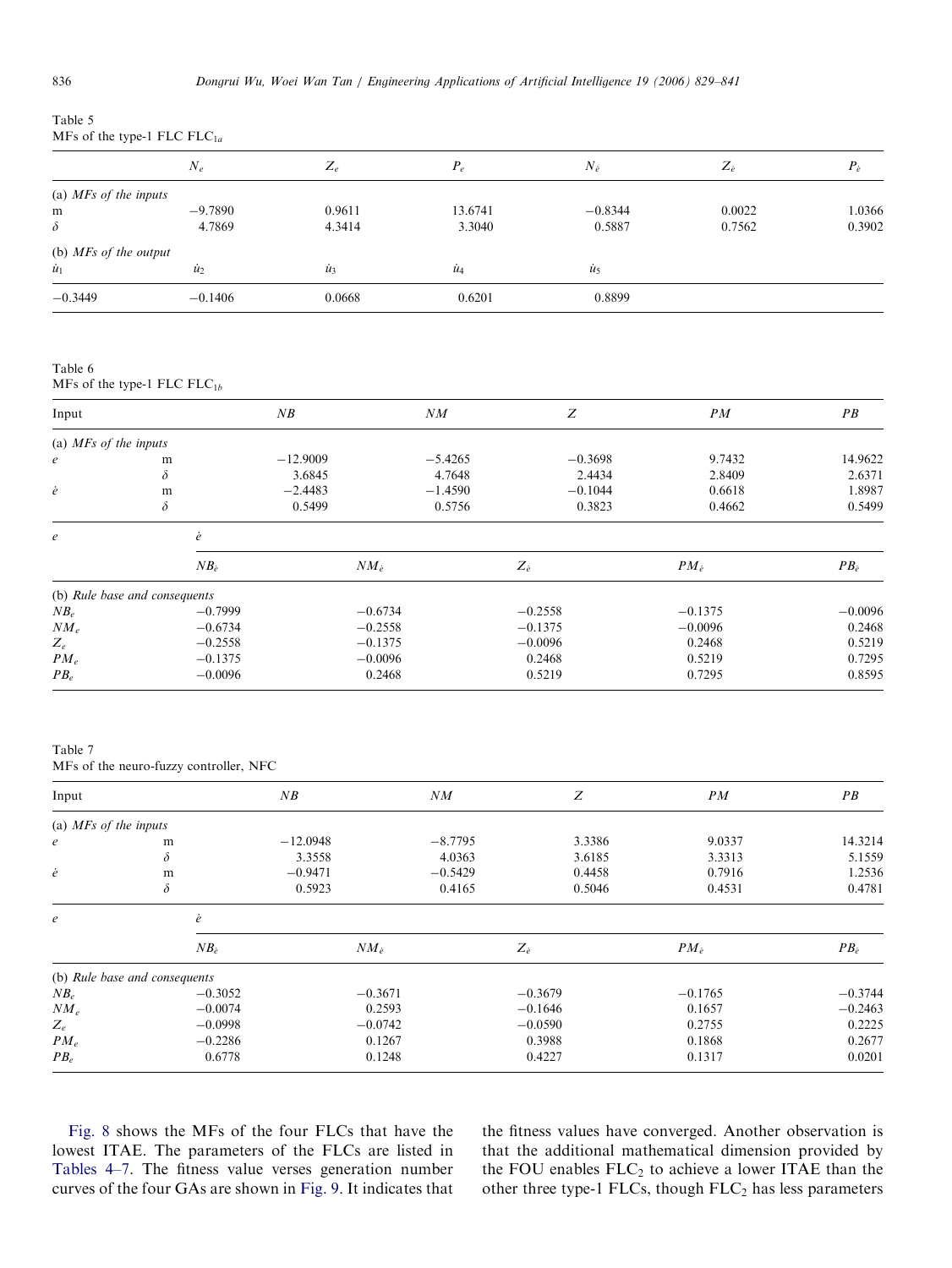<span id="page-8-0"></span>

Fig. 9. Relationship between generation and sum of ITAE.

than two of the type-1 FLCs. To further assess the performance of the FLCs, simulation and experimental study was conducted and the results are presented in the following subsection.

#### 5.3. Performance study

Fig. 10 shows the step responses and the corresponding control signals obtained when the four FLCs were used to control the nominal plant. Performances of  $FLC<sub>2</sub>$ ,  $FLC_{1a}$  and  $FLC_{1b}$  are comparable to NFC, a neurofuzzy controller reported in the literature ([Teo et al., 1998\)](#page-12-0). The results also indicate that the FLCs evolved by GA are able to provide satisfactory control in spite of the pump nonlinearity and the unmodelled transport delay.

To test the ability of the FLCs to handle unmodelled dynamics, transport delay was deliberately introduced into the feedback loop. First, a transport delay equal to 1 s (one sampling period) was artificially added to the nominal system. The step responses and the control signal are shown in [Fig. 11.](#page-9-0) When a 2 sampling periods transport delay was added to the system, the corresponding step responses and the control signal are shown in [Fig. 12.](#page-9-0) Although the simulation results indicated that the four FLCs should have similar performances, large oscillations were obtained when  $FLC_{1a}$  and  $FLC_{1b}$  were used to control the actual plant.  $FLC<sub>2</sub>$  and NFC produced experimental results that match the simulation results more closely. Of the four controllers,  $FLC<sub>2</sub>$  provided the best experimental performance as its step response has the smallest overshoot and is least oscillatory.

Next, the ability of the FLCs to cope with variations in the system dynamics was investigated by lowering the baffle separating the two tanks so that the discharge coefficient between the two tanks  $(\alpha_3)$  was reduced from 10 to 8. Since the simulation model indicates that the steady-



Fig. 10. Step responses for the nominal plant: (a) Simulation results; (b) experiment results.

state water level in tank  $#1$  and tank  $#2$  is 22.4 and 15 cm, respectively, when  $\alpha_3 = 8$ , the baffle was lowered until the liquid level in the two tanks are at the above-mentioned heights. The resulting system is more sluggish and the steady-state difference in liquid level between the two tanks was larger. The step responses and the control signal are shown in [Fig. 13](#page-10-0). [Fig. 14](#page-10-0) shows the step responses and the control signal when a 1-s transport delay was added to the modified plant. From the step responses, it may be observed that  $FLC_{1a}$  gave the poorest control performance. Though the liquid level in the tank eventually reached the desired setpoint, the settling time was so long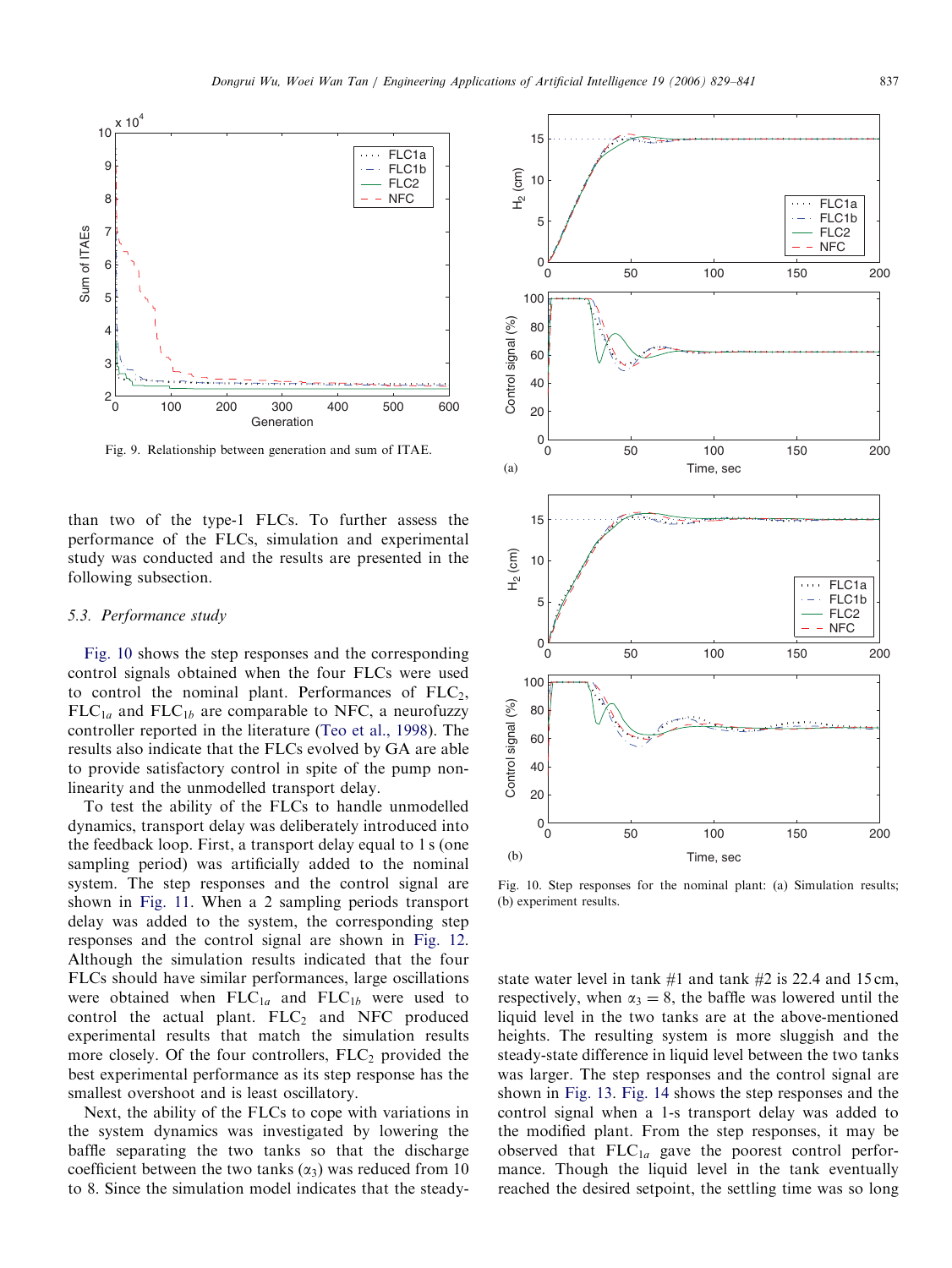<span id="page-9-0"></span>

Fig. 11. Step responses when a 1 s transport delay was added to the nominal plant: (a) Simulation results; (b) experimental results.

that it was inconvenient to plot the complete trajectory in the figures. The least oscillatory response was provided by  $FLC<sub>2</sub>$ .

## 6. Discussions

A consolidation of the simulation and experimental results obtained during the comparative study are presented in [Table 8.](#page-11-0) Integral of the Time Absolute Error (ITAE) is used as the performance index. The deterioration in performances when the test platform is switched from simulation to the physical plant reflect the abilities of the four FLCs to handle modelling uncertainties. Another



Fig. 12. Step responses when a 2s transport delay was added to the nominal plant: (a) Simulation results; (b) experimental results.

finding is that  $FLC<sub>2</sub>$  outperforms the other 3 controllers, even though NFC and FLC<sub>1b</sub> has, respectively,  $45 - 23 =$ 22 and  $29 - 23 = 6$  more parameters (degree of freedom) than  $FLC<sub>2</sub>$ . The study suggests that a type-2 FLC can provide better performance with less MFs and a smaller rule base, making it more appealing than its type-1 counterpart with regards to accuracy and interpretability.

In order to gain some insights into why the type-2 FLC is able to achieve better control performances, the control surface of the four controllers were plotted. [Fig. 15](#page-11-0) shows that the control surface of the type-2 FLC is more complex. It may be observed that the control surface of the type-2 FLC has a gentler gradient around the equilibrium point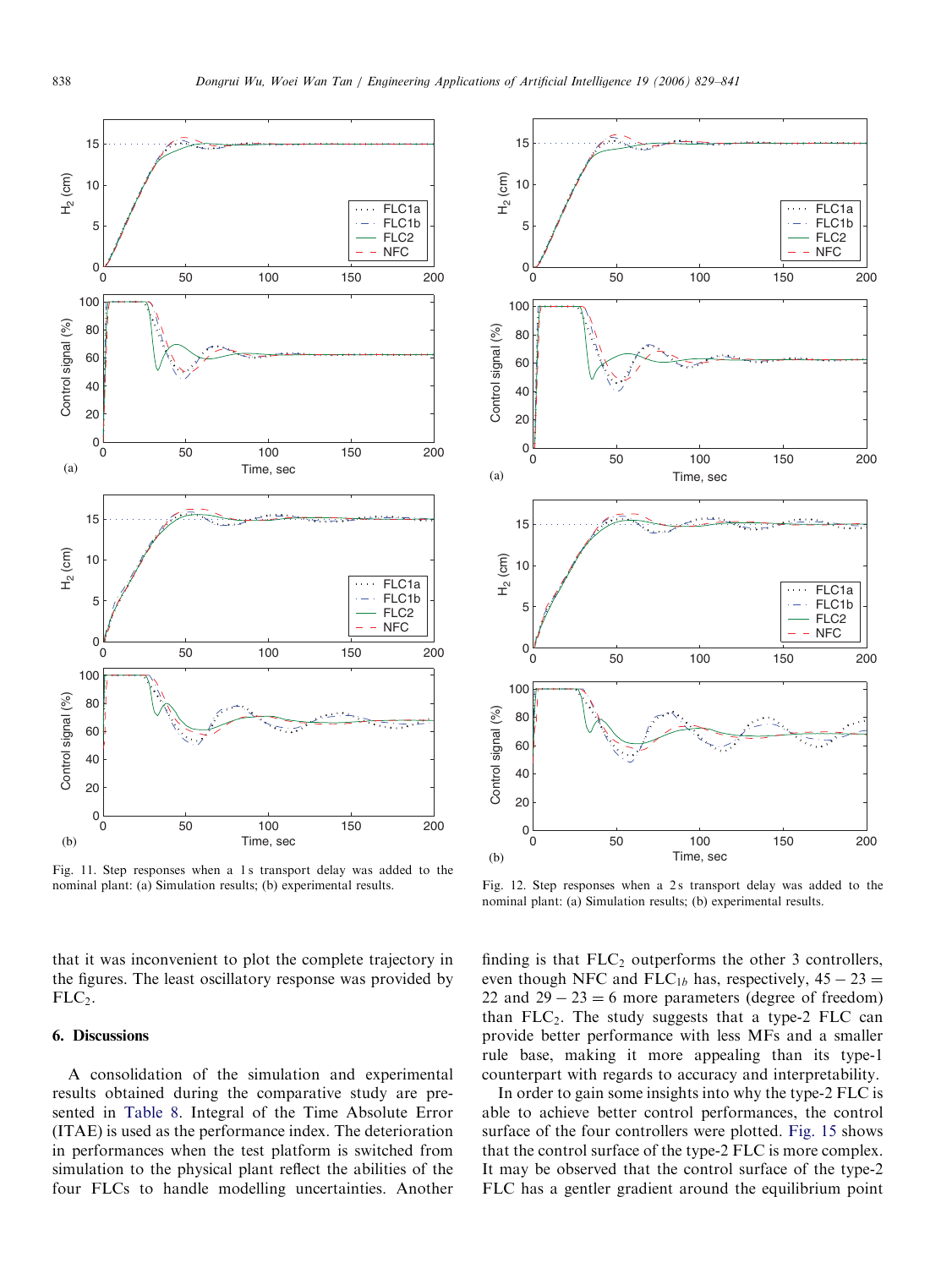<span id="page-10-0"></span>



Fig. 13. Step responses when the baffle was lowered: (a) Simulation results; (b) experimental results.

 $(e = 0, \dot{e} = 0)$ . As a result, the changes in the output control signal are small in this area and small disturbances around the equilibrium point will not result in significant control signal change. This behaviour may help to explain why the type-2 FLC is better able to attenuate oscillations. To illustrate the idea more clearly, a slice of the control surface at  $\dot{e} = 0$  is shown in [Fig. 16.](#page-12-0) It is observed that the outputs of the four controllers are similar when  $e \in [0, 0.5]$ . However, when  $e < 0$ , FLC<sub>2</sub> has a gentler slope so the absolute values of  $\dot{u}$  is smaller compared to those of FLC<sub>1a</sub>,  $FLC<sub>1b</sub>$  and NFC. The implication is that an overshoot will decay away more gradually, and thus reducing the amount of oscillations. This conclusion is consistent with the results

Fig. 14. Step responses when the baffle was lowered and a 1 s transport delay was added: (a) Simulation results; (b) experimental results.

in [Figs. 10–](#page-8-0)14, where there are much fewer oscillations when  $FLC<sub>2</sub>$  is employed.

Besides performance, the computational cost required to implement the controllers is also an important consideration. The GAs used to tune the four FLCs were implemented as a Matlab 6.5 program and executed on an Intel Pentium III 996 MHz computer with 256M RAM. The time needed by the four GAs to complete 100 generations of evolution was recorded and shown in [Table 8](#page-11-0). A 10,000 time-step simulation (the setpoint is  $15 + 10 \sin(i/50)$ , where  $i = 1, 2, ..., 10,000$  is the time instant) using the evolved FLCs was also carried out on the same computer and the computation time is presented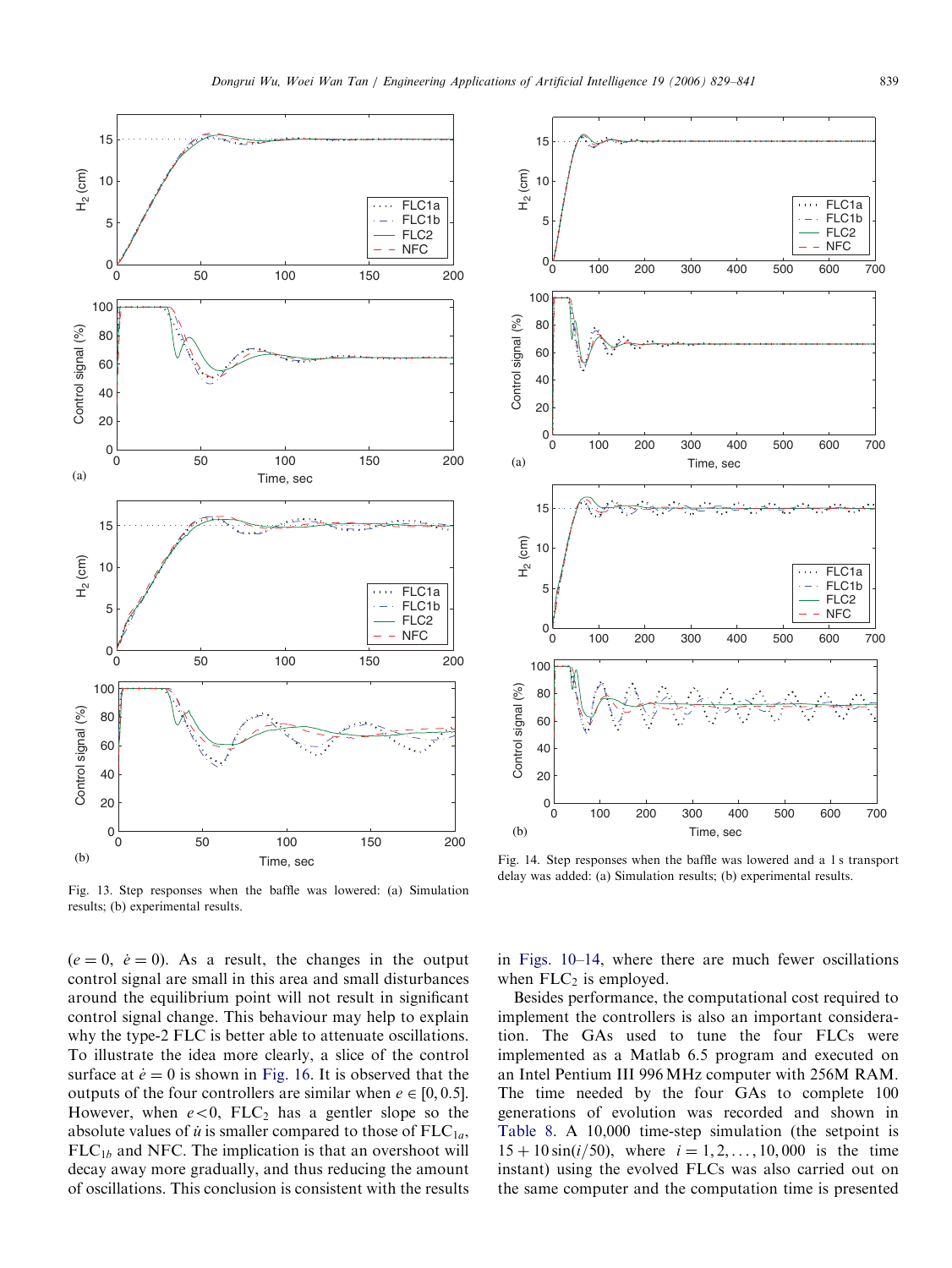<span id="page-11-0"></span>Table 8 A comparison of the four FLCs

| Structure   | Type              |              | $FLC_{1a}$<br>Type-1 | $FLC_{1b}$<br>Type-1 | <b>NFC</b><br>Type-1 | FLC <sub>2</sub><br>Type-2 |
|-------------|-------------------|--------------|----------------------|----------------------|----------------------|----------------------------|
|             |                   |              |                      |                      |                      |                            |
| Performance | No. input MFs     |              | 3                    |                      | 5                    |                            |
| (ITAE)      | No. output MFs    |              |                      | 9                    | 25                   |                            |
|             | Total parameters  |              | 17                   | 29                   | 45                   | 23                         |
|             | Plant I           | Simulation   | 4487                 | 4501                 | 4491                 | 4577                       |
|             |                   | Experimental | 6236                 | 6177                 | 6082                 | 6516                       |
|             | Plant I           | Simulation   | 4970                 | 4995                 | 5030                 | 4907                       |
|             | 1s delay          | Experimental | 8784                 | 7755                 | 6957                 | 5665                       |
|             | Plant III         | Simulation   | 6165                 | 6033                 | 5909                 | 5482                       |
|             |                   | Experimental | 12394                | 10051                | 7543                 | 5927                       |
|             | Plant IV          | Simulation   | 6611                 | 6583                 | 6673                 | 6284                       |
|             |                   | Experimental | 13114                | 11038                | 8813                 | 7807                       |
|             | Plant IV          | Simulation   | 9176                 | 9458                 | 7756                 | 8334                       |
|             | 1s delay          | Experimental | 109820               | 49584                | 17731                | 17511                      |
| Computation | $GA$ tuning $(s)$ |              | 950                  | 1050                 | 1300                 | 5860                       |
| time        | Simulation (s)    |              | 1.4070               | 1.5780               | 1.8120               | 8.1720                     |



Fig. 15. Control surface of the four FLCs. 'edot' represents  $\dot{e}$  and 'udot' represents  $\dot{u}$ .

in Table 8. The data indicate that the computational cost of  $FLC<sub>2</sub>$  is higher than that of the other 3 controllers. The increase in computational burden is mainly due to the typereducer. While the need for large computing power is a hindrance to real-time implementation, methods to reduce the computational requirements of type-2 FLS are available ([Wu and Mendel, 2002; Wu and Tan, 2005b\)](#page-12-0).

# 7. Conclusions

In this paper, a GA-based totally independent method is used to design a type-2 FLC for controlling a coupled-tank

liquid-level control system. The performance of the type-2 FLC (23 parameters) is compared with that of three type-1 FLCs: a type-1 Mamdani FLC with 17 parameters, a type-1 Mamdani FLC with 29 parameters and a type-1 neurofuzzy controller with 45 parameters. The results demonstrate that a type-2 FLC can outperform type-1 FLCs that have more design parameters. Thus, the type-2 FLC is more appealing than its type-1 counterpart with regards to accuracy and interpretability. The main advantage of the type-2 FLC appears to be its ability to eliminate persistent oscillations, especially when unmodelled dynamics were introduced. This ability to handle modelling error is